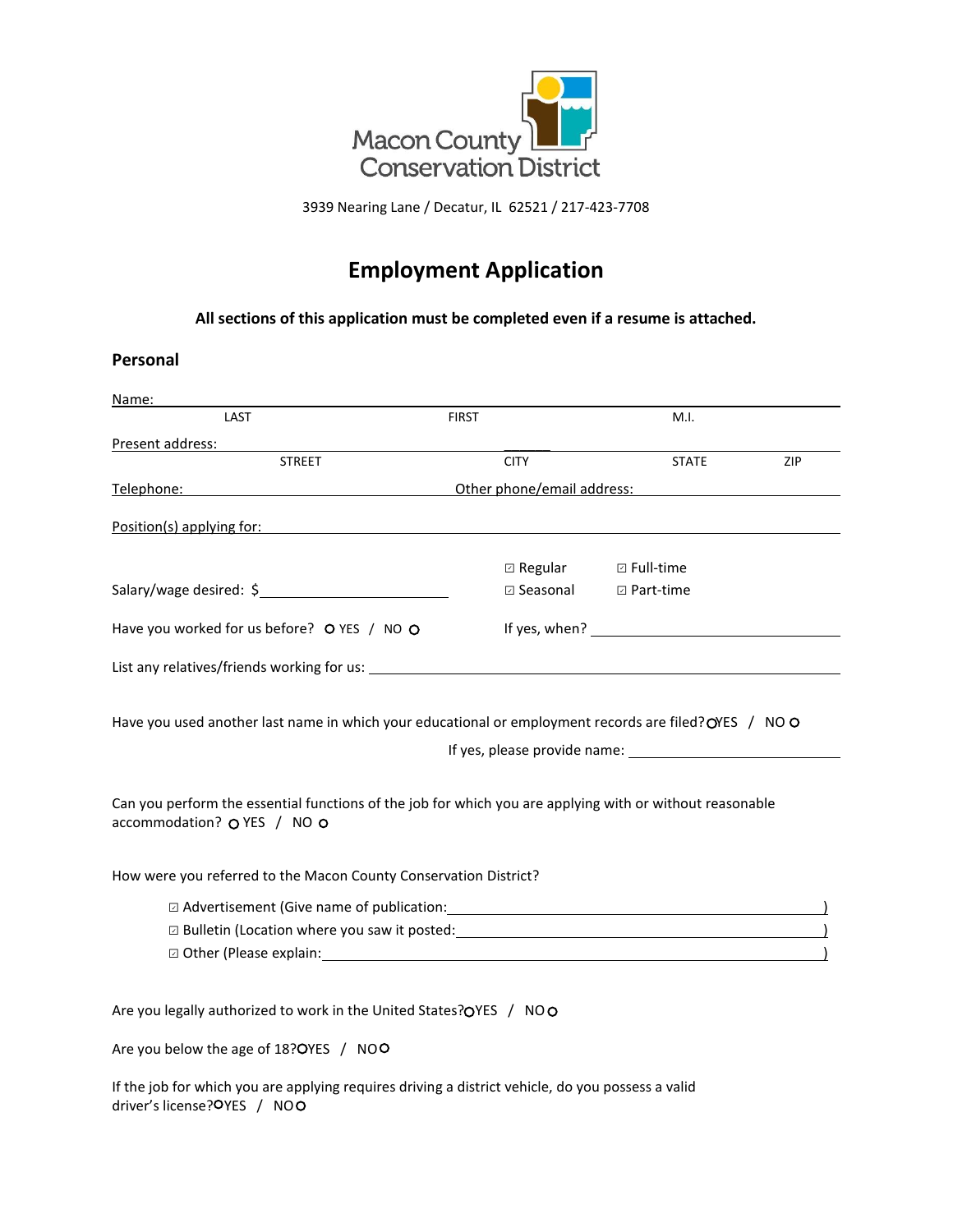#### **AN EQUAL OPPORTUNITY EMPLOYER**

#### **Education**

|                                                       | Name and Location of School | Date<br>Attended | Major Subject and<br>Number of Years | Degree or<br>Certificate |
|-------------------------------------------------------|-----------------------------|------------------|--------------------------------------|--------------------------|
|                                                       |                             | From / To        | Completed                            | Earned                   |
| High School                                           |                             |                  |                                      |                          |
| College(s)                                            |                             |                  |                                      |                          |
| Business,<br>Technical,<br>or Certificate<br>Programs |                             |                  |                                      |                          |

Professional registrations, license and/or certificates and date received:

Additional training/skills that relate to the position:

List any organizations, clubs, societies, or professional memberships which relate to the job for which you are applying:

#### **Military Service Record**

Have you served in the U.S. Armed Forces? OYES / NOO Branch: \_\_\_\_\_\_\_\_\_\_\_\_\_\_\_\_\_\_\_

| Enlistment date: | Discharge date: |
|------------------|-----------------|
|------------------|-----------------|

What special military training did you receive that would relate to the job for which you are applying?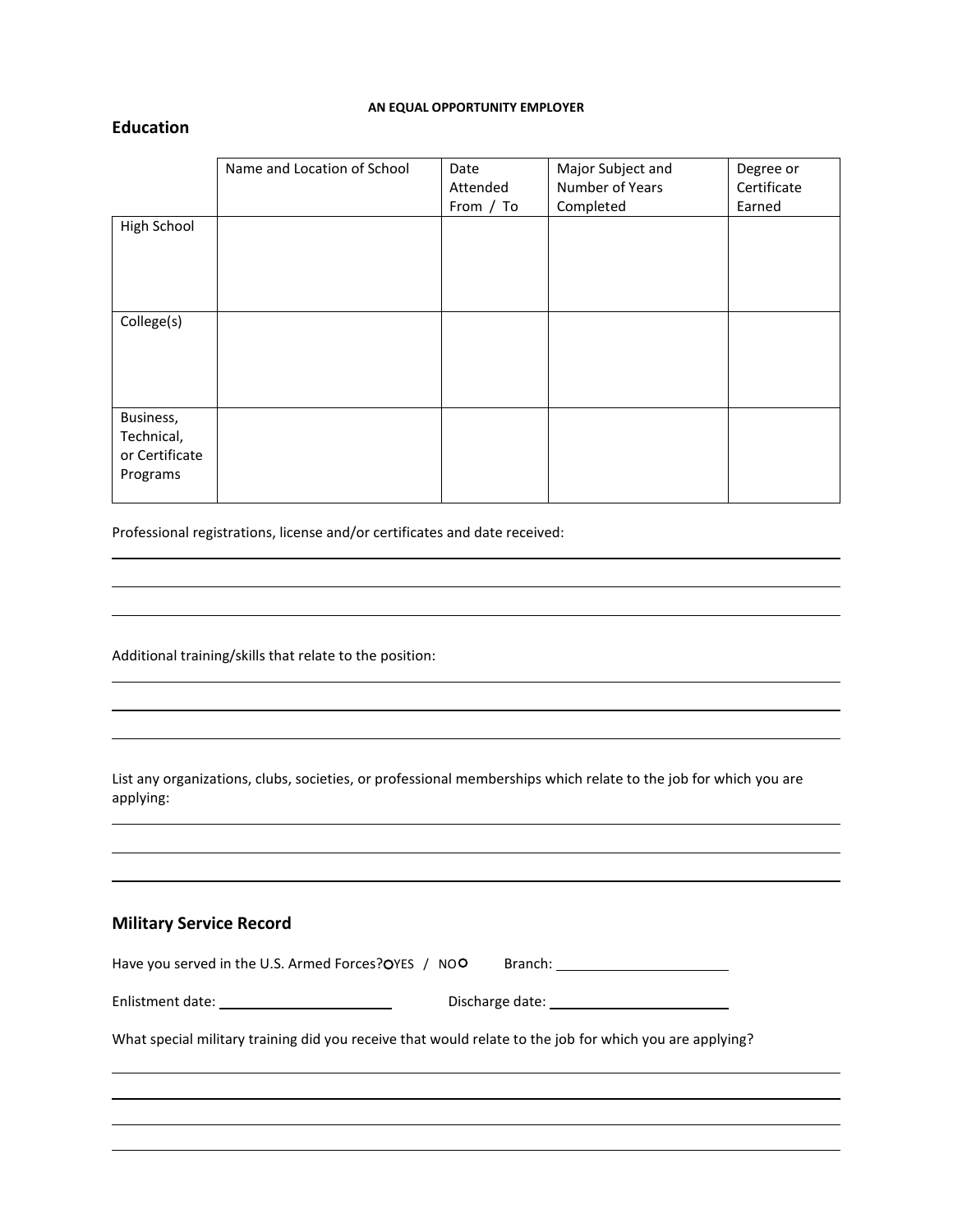#### **All sections of this application must be completed even if a resume is attached**

## **Employment History**

Beginning with your current or most recent employer, please complete this section as accurately as possible.

| Firm name:                                                                                                                                                                                                                           |     |       | Location:                                                                                                                                                                                                                            | the control of the control of the control of the control of the control of the control of                                                                                                                                      |
|--------------------------------------------------------------------------------------------------------------------------------------------------------------------------------------------------------------------------------------|-----|-------|--------------------------------------------------------------------------------------------------------------------------------------------------------------------------------------------------------------------------------------|--------------------------------------------------------------------------------------------------------------------------------------------------------------------------------------------------------------------------------|
| From:                                                                                                                                                                                                                                | To: |       |                                                                                                                                                                                                                                      | Hours per week: Note that the state of the state of the state of the state of the state of the state of the state of the state of the state of the state of the state of the state of the state of the state of the state of t |
| MO/YR                                                                                                                                                                                                                                |     | MO/YR |                                                                                                                                                                                                                                      |                                                                                                                                                                                                                                |
| Job title:                                                                                                                                                                                                                           |     |       |                                                                                                                                                                                                                                      |                                                                                                                                                                                                                                |
| Describe your duties:                                                                                                                                                                                                                |     |       |                                                                                                                                                                                                                                      |                                                                                                                                                                                                                                |
|                                                                                                                                                                                                                                      |     |       |                                                                                                                                                                                                                                      |                                                                                                                                                                                                                                |
|                                                                                                                                                                                                                                      |     |       |                                                                                                                                                                                                                                      |                                                                                                                                                                                                                                |
|                                                                                                                                                                                                                                      |     |       | Reason for leaving: example and a series of the series of the series of the series of the series of the series                                                                                                                       |                                                                                                                                                                                                                                |
| Supervisor's name: Supervisor of the Supervisor's name:                                                                                                                                                                              |     |       | Telephone: Telephone:                                                                                                                                                                                                                | May we contact?OYES / NOO                                                                                                                                                                                                      |
|                                                                                                                                                                                                                                      |     |       |                                                                                                                                                                                                                                      |                                                                                                                                                                                                                                |
| Firm name:                                                                                                                                                                                                                           |     |       | Location:                                                                                                                                                                                                                            |                                                                                                                                                                                                                                |
| From:<br>MO/YR                                                                                                                                                                                                                       | To: | MO/YR |                                                                                                                                                                                                                                      | Hours per week: Note that the state of the state of the state of the state of the state of the state of the state of the state of the state of the state of the state of the state of the state of the state of the state of t |
| <u>Job title: with the second contract of the second contract of the second contract of the second contract of the second contract of the second contract of the second contract of the second contract of the second contract o</u> |     |       |                                                                                                                                                                                                                                      |                                                                                                                                                                                                                                |
| Describe your duties:                                                                                                                                                                                                                |     |       |                                                                                                                                                                                                                                      |                                                                                                                                                                                                                                |
|                                                                                                                                                                                                                                      |     |       |                                                                                                                                                                                                                                      |                                                                                                                                                                                                                                |
|                                                                                                                                                                                                                                      |     |       |                                                                                                                                                                                                                                      |                                                                                                                                                                                                                                |
|                                                                                                                                                                                                                                      |     |       | Reason for leaving: The above and the set of the set of the set of the set of the set of the set of the set of                                                                                                                       |                                                                                                                                                                                                                                |
|                                                                                                                                                                                                                                      |     |       |                                                                                                                                                                                                                                      | Supervisor's name: Contract? OVES / NOO                                                                                                                                                                                        |
| Firm name: The contract of the contract of the contract of the contract of the contract of the contract of the                                                                                                                       |     |       | Location:                                                                                                                                                                                                                            |                                                                                                                                                                                                                                |
| From:                                                                                                                                                                                                                                | To: |       | <u>Hours per week: with a set of the set of the set of the set of the set of the set of the set of the set of the set of the set of the set of the set of the set of the set of the set of the set of the set of the set of the </u> |                                                                                                                                                                                                                                |
| MO/YR                                                                                                                                                                                                                                |     | MO/YR |                                                                                                                                                                                                                                      |                                                                                                                                                                                                                                |
| Job title:                                                                                                                                                                                                                           |     |       |                                                                                                                                                                                                                                      |                                                                                                                                                                                                                                |
| Describe your duties:                                                                                                                                                                                                                |     |       |                                                                                                                                                                                                                                      |                                                                                                                                                                                                                                |
|                                                                                                                                                                                                                                      |     |       |                                                                                                                                                                                                                                      |                                                                                                                                                                                                                                |
| Reason for leaving:                                                                                                                                                                                                                  |     |       |                                                                                                                                                                                                                                      |                                                                                                                                                                                                                                |
| Supervisor's name:                                                                                                                                                                                                                   |     |       | Telephone:                                                                                                                                                                                                                           | May we contact? OYES / NOO                                                                                                                                                                                                     |

Additional comments may be written on the next page